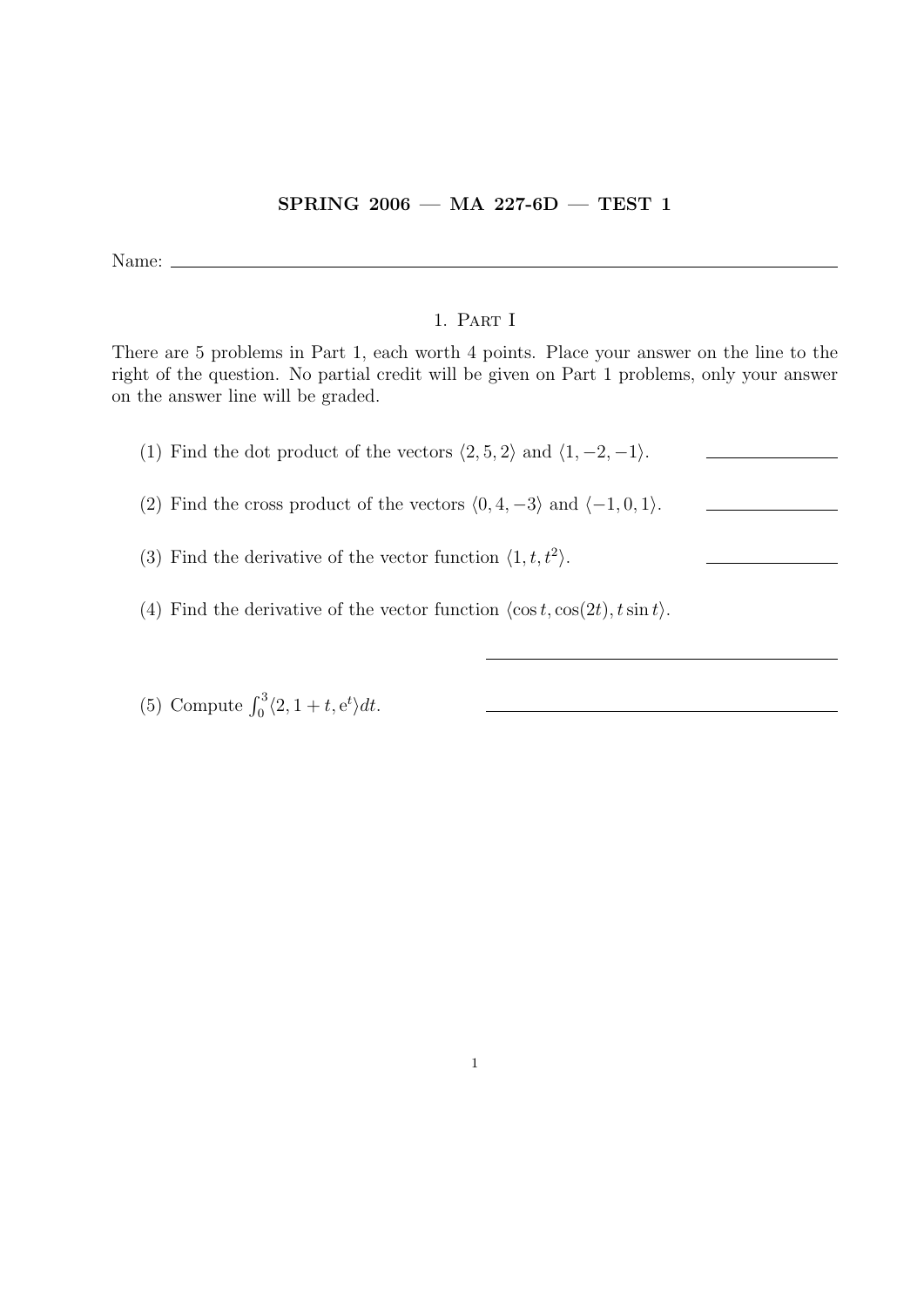## 2. Part II

There are 2 problems in Part 2, each worth 10 points. On Part 2 problems partial credit is awarded where appropriate. Your solution must include enough detail to justify any conclusions you reach in answering the question.

(1) A parallelepiped is spanned by the vectors  $\langle 4, 2, 2 \rangle$ ,  $\langle 0, -1, 1 \rangle$ , and  $\langle 2, 1, -1 \rangle$ . Find volume and surface area of the parallelepiped.